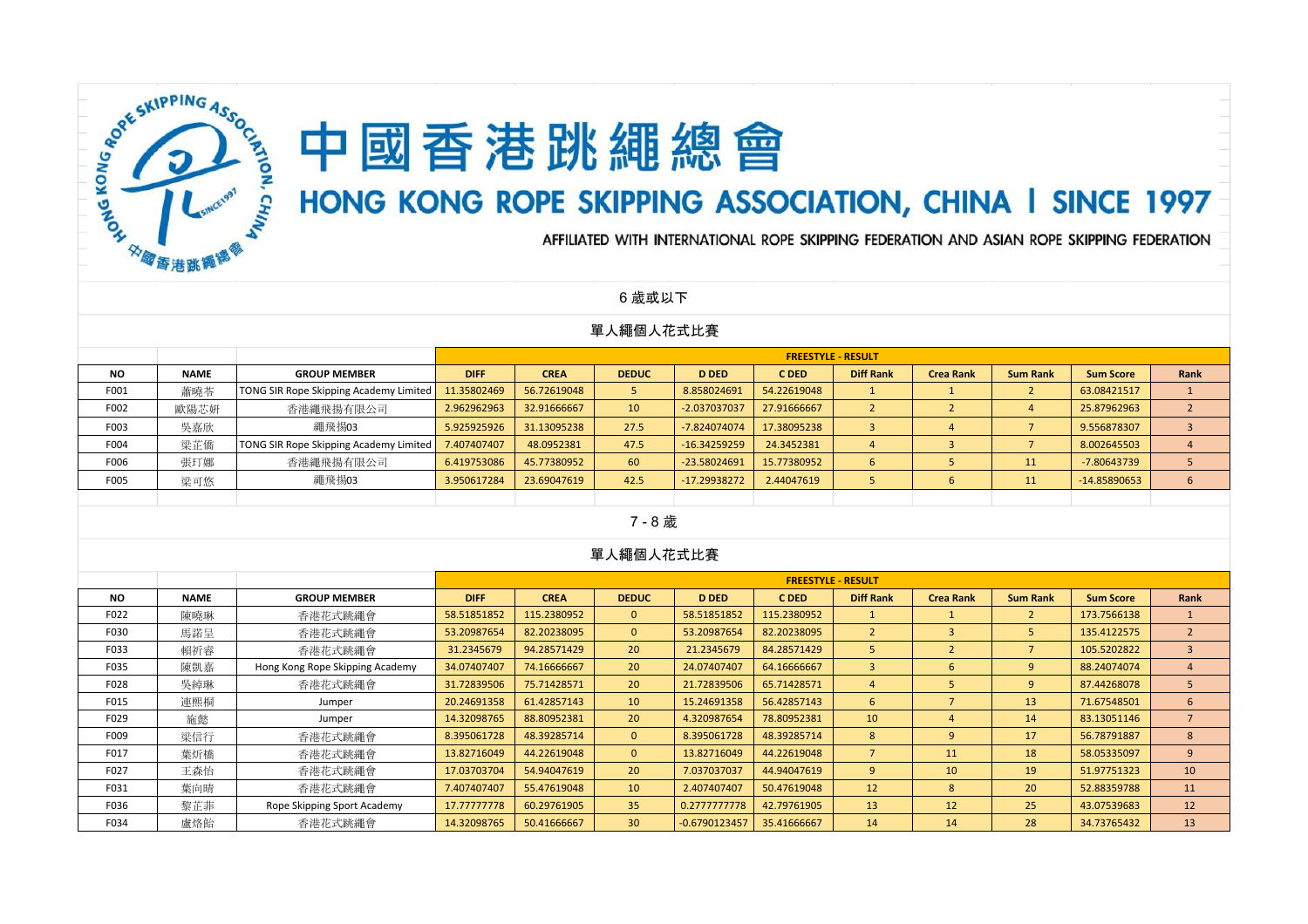| F013 | 黃琸喬 | ZIBERTY JUMP ROPE CLUB                 | 16.79012346 | 41.78571429 | 25                       | 4.290123457              | 29.28571429    | 11                       | 17         | 28                       | 33.57583774              | 14     |
|------|-----|----------------------------------------|-------------|-------------|--------------------------|--------------------------|----------------|--------------------------|------------|--------------------------|--------------------------|--------|
| F010 | 劉昕翹 | 香港花式跳繩會                                | 7.407407407 | 46.42857143 | 20                       | $-2.592592593$           | 36.42857143    | 16                       | 13         | 29                       | 33.83597884              | 15     |
| F019 | 王雨樂 | Rope Skipping Sport Academy            | 16.2962963  | 49.16666667 | 35                       | -1.203703704             | 31.66666667    | 15                       | 16         | 31                       | 30.46296296              | 16     |
| F016 | 余諾澄 | 香港繩飛揚有限公司                              | $\Omega$    | 31.8452381  | 10                       | $-5$                     | 26.8452381     | 18                       | 18         | 36                       | 21.8452381               | 17     |
| F024 | 羅凱嶠 | Jumper                                 | 12.34567901 | 65.6547619  | 67.5                     | $-21.40432099$           | 31.9047619     | 21                       | 15         | 36                       | 10.50044092              | 18     |
| F037 | 譚子淇 | 繩飛揚03                                  | 6.419753086 | 34.52380952 | 20                       | $-3.580246914$           | 24.52380952    | 17                       | 20         | 37                       | 20.94356261              | 19     |
| F007 | 蔡婧渲 | Jumper                                 | 15.80246914 | 49.76190476 | 50                       | -9.197530864             | 24.76190476    | 20                       | 19         | 39                       | 15.5643739               | 20     |
| F018 | 王樂晞 | 香港花式跳繩會                                | 6.419753086 | 31.96428571 | 30 <sup>°</sup>          | $-8.580246914$           | 16.96428571    | 19                       | 21         | 40                       | 8.384038801              | 21     |
| F012 | 林旨允 | 香港花式跳繩會                                | 4.444444444 | 23.57142857 | 82.5                     | -36.80555556             | $-17.67857143$ | 22                       | 22         | 44                       | -54.48412698             | 22     |
| F008 | 曹楒程 | 香港花式跳繩會                                | abs         | ٠           | $\sim$                   |                          | $\sim$         | $\sim$                   | <b>100</b> | $\overline{\phantom{a}}$ | $\overline{\phantom{a}}$ |        |
| F011 | 陸蒨瑜 | Hong Kong Rope Skipping Union          | abs         | $\sim$      |                          |                          | <b>COL</b>     | $\overline{\phantom{a}}$ | <b>100</b> |                          | $\overline{\phantom{a}}$ |        |
| F020 | 林芯攸 | 香港花式跳繩會                                | abs         | $\sim$      | $\sim$                   |                          |                | $\overline{\phantom{a}}$ | $\sim$     |                          | $\overline{\phantom{a}}$ |        |
| F021 | 陳頌恩 | TONG SIR Rope Skipping Academy Limited | abs         | н.          | $\sim$                   | $\overline{\phantom{a}}$ |                | <b>.</b>                 | $\sim$     |                          |                          |        |
| F023 | 藍心悠 | Rope Skipping Sport Academy            | abs         | ٠           | $\sim$                   |                          | <b>COL</b>     | $\sim$                   | $\sim$     |                          | $\overline{\phantom{a}}$ |        |
| F025 | 李析潼 | 繩飛揚02                                  | abs         | ٠           |                          |                          | $\sim$         | $\overline{\phantom{a}}$ | <b>100</b> |                          | ٠                        |        |
| F026 | 劉芷詠 | 香港花式跳繩會                                | abs         | $\sim$      | $\sim$                   | $\sim$                   | $\sim$         | $\overline{\phantom{a}}$ | $\sim$     | $\sim$                   | $\overline{\phantom{a}}$ | $\sim$ |
| F032 | 黎洛彤 | Jumper                                 | abs         | $\sim$      | $\overline{\phantom{a}}$ | $\sim$                   | $\sim$         | $\overline{\phantom{0}}$ | $\sim$     | $\overline{\phantom{a}}$ | ٠                        | $\sim$ |
|      |     |                                        |             |             |                          |                          |                |                          |            |                          |                          |        |

#### 9 - 10 歲

|      |             |                                        |                 |             |                 |              | <b>FREESTYLE - RESULT</b> |                  |                  |                 |                  |                |
|------|-------------|----------------------------------------|-----------------|-------------|-----------------|--------------|---------------------------|------------------|------------------|-----------------|------------------|----------------|
| NO.  | <b>NAME</b> | <b>GROUP MEMBER</b>                    | <b>DIFF</b>     | <b>CREA</b> | <b>DEDUC</b>    | <b>D DED</b> | C DED                     | <b>Diff Rank</b> | <b>Crea Rank</b> | <b>Sum Rank</b> | <b>Sum Score</b> | Rank           |
| F063 | 王巧兒         | <b>FEVER JUMPROPE</b>                  | 86.41975309     | 125         | $\Omega$        | 86.41975309  | 125                       | 1                | $\mathbf{1}$     | $\overline{2}$  | 211.4197531      | -1             |
| F059 | 林卓恩         | TONG SIR Rope Skipping Academy Limited | 76.2345679      | 91.9047619  | 10              | 71.2345679   | 86.9047619                | $\overline{2}$   | 3                | 5.              | 158.1393298      | $\overline{2}$ |
| F046 | 鄭塏桐         | 香港花式跳繩會                                | 60.86419753     | 103.2738095 | 20              | 50.86419753  | 93.27380952               | 5 <sup>5</sup>   | $\overline{2}$   | $\overline{7}$  | 144.1380071      | $\overline{3}$ |
| F065 | 王卓盈         | Hong Kong Rope Skipping Union          | 72.65432099     | 83.27380952 | 20              | 62.65432099  | 73.27380952               | $\overline{3}$   | 8                | 11              | 135.9281305      | $\overline{4}$ |
| F050 | 何逸然         | Hong Kong Rope Skipping Union          | 76.72839506     | 102.9761905 | 45              | 54.22839506  | 80.47619048               | $\overline{4}$   | $\overline{7}$   | 11              | 134.7045855      | 5              |
| F068 | 王玥霖         | Hong Kong Rope Skipping Academy        | 54.75308642     | 91.48809524 | 12.5            | 48.50308642  | 85.23809524               | 6                | 5                | 11              | 133.7411817      | 6              |
| F072 | 陳詩諾         | Hong Kong Rope Skipping Academy        | 49.50617284     | 91.30952381 | 10              | 44.50617284  | 86.30952381               | 8                | $\overline{a}$   | 12              | 130.8156966      | $\overline{7}$ |
| F057 | 譚葦晴         | 香港花式跳繩會                                | 52.09876543     | 87.79761905 | 12.5            | 45.84876543  | 81.54761905               | $\overline{7}$   | 6                | 13              | 127.3963845      | 8              |
| F040 | 黃詠希         | 繩飛揚02                                  | 36.04938272     | 77.85714286 | 10              | 31.04938272  | 72.85714286               | 13               | 9                | 22              | 103.9065256      | 9              |
| F066 | 吳懷悅         | 香港花式跳繩會                                | 41.85185185     | 69.58333333 | 10              | 36.85185185  | 64.58333333               | 10               | 12               | 22              | 101.4351852      | 10             |
| F052 | 麥皓晴         | Hong Kong Rope Skipping Academy        | 41.35802469     | 56.42857143 | $\overline{0}$  | 41.35802469  | 56.42857143               | 9                | 18               | 27              | 97.78659612      | 11             |
| F053 | 許茵婷         | Jumper                                 | 30 <sup>°</sup> | 80.17857143 | 27.5            | 16.25        | 66.42857143               | 22               | 10               | 32 <sup>2</sup> | 82.67857143      | 13             |
| F067 | 黃詩晴         | 香港花式跳繩會                                | 24.9382716      | 64.58333333 | 10              | 19.9382716   | 59.58333333               | 18               | 14               | 32              | 79.52160494      | 13             |
| F069 | 張皓月         | Hong Kong Rope Skipping Union          | 34.69135802     | 59.64285714 | 10              | 29.69135802  | 54.64285714               | 14               | 19               | 33              | 84.33421517      | 14             |
| F061 | 陳子嫣         | Rope Skipping Sport Academy 1          | 29.87654321     | 79.76190476 | 30 <sup>°</sup> | 14.87654321  | 64.76190476               | 23               | 11               | 34              | 79.63844797      | 15             |
| F041 | 潘瑚          | Hong Kong Rope Skipping Academy        | 44.19753086     | 68.69047619 | 30 <sup>°</sup> | 29.19753086  | 53.69047619               | 15               | 21               | 36              | 82.88800705      | 16             |
| F048 | 羅天悠         | ZIBERTY JUMP ROPE CLUB                 | 51.85185185     | 55.77380952 | 30 <sup>°</sup> | 36.85185185  | 40.77380952               | 10               | 26               | 36              | 77.62566138      | 17             |
| F058 | 陳彥希         | <b>FEVER JUMPROPE</b>                  | 46.2962963      | 82.08333333 | 55              | 18.7962963   | 54.58333333               | 19               | 20               | 39              | 73.37962963      | 18             |
| F062 | 魏熙琳         | 香港花式跳繩會                                | 24.69135802     | 69.58333333 | 22.5            | 13.44135802  | 58.33333333               | 24               | 15               | 39              | 71.77469136      | 19             |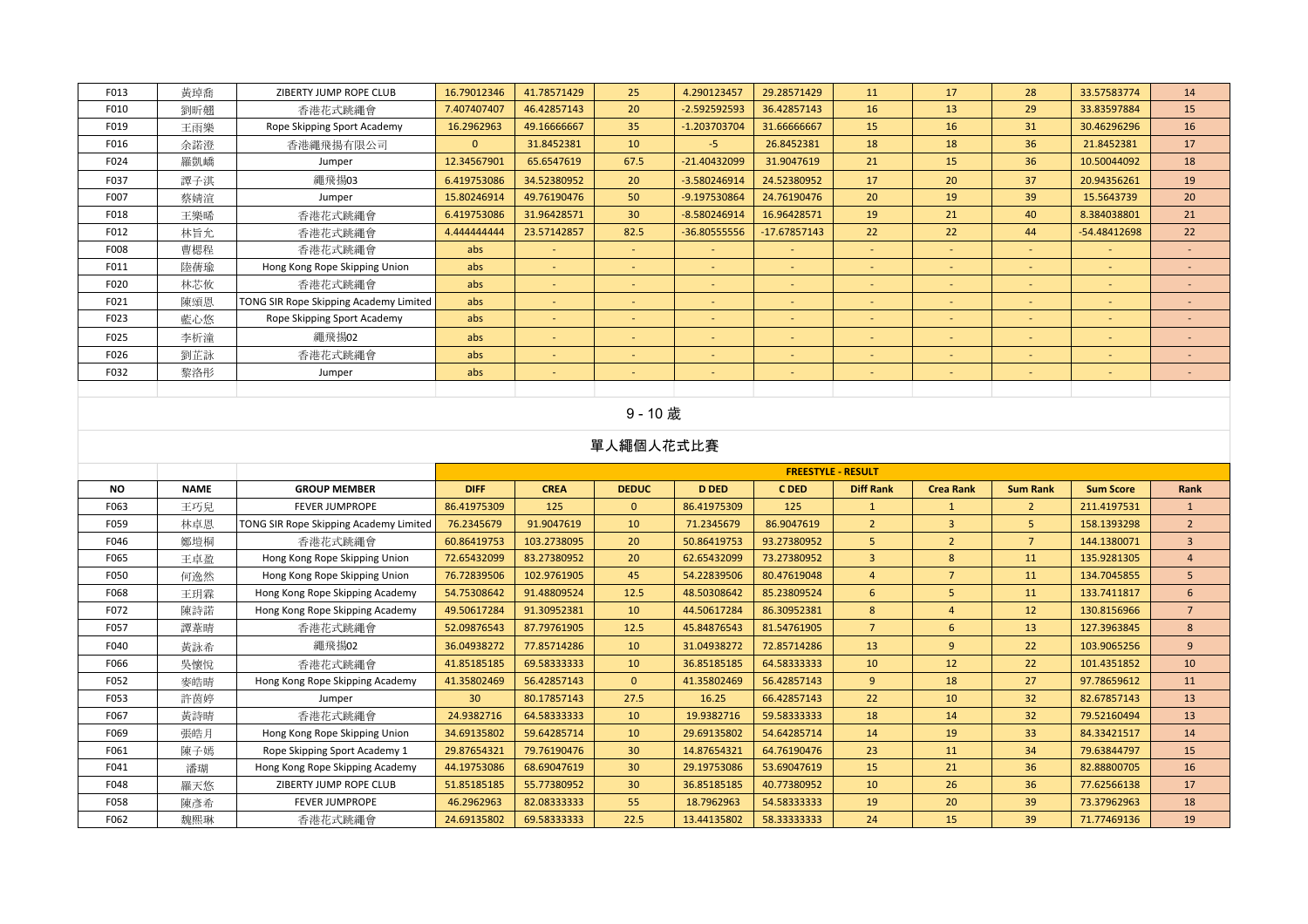| F054 | 鄭柏蔚 | Rope Skipping Sport Academy     | 31.60493827  | 85          | 45                       | 9.104938272              | 62.5           | 26              | 13              | 39     | 71.60493827              | 20              |
|------|-----|---------------------------------|--------------|-------------|--------------------------|--------------------------|----------------|-----------------|-----------------|--------|--------------------------|-----------------|
| F043 | 羅鈊鍒 | Hong Kong Rope Skipping Academy | 35.0617284   | 68.69047619 | 35                       | 17.5617284               | 51.19047619    | 21              | 22              | 43     | 68.75220459              | 21              |
| F039 | 黃迦渝 | ZIBERTY JUMP ROPE CLUB          | 52.09876543  | 38.63095238 | 37.5                     | 33.34876543              | 19.88095238    | 12              | 32 <sup>2</sup> | 44     | 53.22971781              | 22              |
| F075 | 繆悅柔 | ZIBERTY JUMP ROPE CLUB          | 32.83950617  | 39.58333333 | 20                       | 22.83950617              | 29.58333333    | 17              | 29              | 46     | 52.42283951              | 23              |
| F077 | 佘曉嵐 | 香港花式跳繩會                         | 29.01234568  | 80          | 45                       | 6.512345679              | 57.5           | 30 <sup>°</sup> | 17              | 47     | 64.01234568              | 24              |
| F049 | 關可廷 | Jumper                          | 14.07407407  | 71.42857143 | 27.5                     | 0.3240740741             | 57.67857143    | 31              | 16              | 47     | 58.0026455               | 25              |
| F064 | 崔渝琳 | ZIBERTY JUMP ROPE CLUB          | 45.92592593  | 44.16666667 | 45                       | 23.42592593              | 21.66666667    | 16              | 31              | 47     | 45.09259259              | 26              |
| F074 | 楊曼婧 | Hong Kong Rope Skipping Union   | 22.222222222 | 56.8452381  | 20                       | 12.22222222              | 46.8452381     | 25              | 24              | 49     | 59.06746032              | 27              |
| F042 | 廖婉晴 | 香港花式跳繩會                         | 27.03703704  | 68.27380952 | 37.5                     | 8.287037037              | 49.52380952    | 27              | 23              | 50     | 57.81084656              | 28              |
| F056 | 林可蕎 | ZIBERTY JUMP ROPE CLUB          | 44.07407407  | 36.07142857 | 52.5                     | 17.82407407              | 9.821428571    | 20              | 34              | 54     | 27.64550265              | 29              |
| F078 | 周紀潫 | <b>Masterful Studio</b>         | 30.61728395  | 59.64285714 | 47.5                     | 6.867283951              | 35.89285714    | 29              | 27              | 56     | 42.76014109              | 30 <sup>°</sup> |
| F047 | 黃美兒 | 繩飛揚02                           | 33.58024691  | 59.88095238 | 52.5                     | 7.330246914              | 33.63095238    | 28              | 28              | 56     | 40.96119929              | 31              |
| F044 | 潘綽悠 | Jumper                          | 13.33333333  | 73.92857143 | 57.5                     | $-15.41666667$           | 45.17857143    | 33              | 25              | 58     | 29.76190476              | 32              |
| F038 | 胡芍萱 | 香港花式跳繩會                         | 14.32098765  | 47.67857143 | 40                       | -5.679012346             | 27.67857143    | 32              | 30 <sup>°</sup> | 62     | 21.99955908              | 33 <sup>3</sup> |
| F060 | 鄭柏蓉 | Rope Skipping Sport Academy 1   | 14.81481481  | 51.8452381  | 65                       | $-17.68518519$           | 19.3452381     | 34              | 33              | 67     | 1.66005291               | 34              |
| F070 | 陳穎琪 | ZIBERTY JUMP ROPE CLUB          | 35.80246914  | 30.53571429 | 115                      | -21.69753086             | $-26.96428571$ | 35              | 35              | 70     | -48.66181658             | 35              |
| F045 | 麥家悦 | Rope Skipping Sport Academy 1   | abs          | $\sim$      | $\sim$                   | $\sim$                   | $\sim$         | $\sim$          | $\sim$          | $\sim$ | $\sim$                   | н.              |
| F051 | 李恩妍 | 繩飛揚02                           | abs          | ÷.          | . .                      | $\sim$                   | $\sim$         | $\sim$          | ÷.              |        | $\overline{\phantom{a}}$ |                 |
| F071 | 梁思晴 | Jumper                          | abs          | $\sim$      | $\sim$                   | $\sim$                   | $\sim$         | $\sim$          | ÷.              | $\sim$ | $\sim$                   | $\sim$          |
| F073 | 衞珏澄 | Hong Kong Rope Skipping Academy | abs          | $\sim$      | $\overline{\phantom{a}}$ | $\overline{\phantom{a}}$ | $\sim$         | $\sim$          | $\sim$          |        | $\sim$                   |                 |
| F076 | 張家晴 | 香港花式跳繩會                         | abs          | ÷.          | $\sim$                   | $\sim$                   | $\sim$         | $\sim$          | ٠               | $\sim$ | $\sim$                   | <b>College</b>  |
|      |     |                                 |              |             |                          |                          |                |                 |                 |        |                          |                 |

## 11 - 12 歲

|           |             |                                 |             |             |                 |              | <b>FREESTYLE - RESULT</b> |                  |                  |                 |                  |                |
|-----------|-------------|---------------------------------|-------------|-------------|-----------------|--------------|---------------------------|------------------|------------------|-----------------|------------------|----------------|
| <b>NO</b> | <b>NAME</b> | <b>GROUP MEMBER</b>             | <b>DIFF</b> | <b>CREA</b> | <b>DEDUC</b>    | <b>D DED</b> | C DED                     | <b>Diff Rank</b> | <b>Crea Rank</b> | <b>Sum Rank</b> | <b>Sum Score</b> | Rank           |
| F098      | 施穎          | Hong Kong Rope Skipping Union   | 130.8024691 | 140.6547619 | $\mathbf{0}$    | 130.8024691  | 140.6547619               |                  |                  |                 | 271.457231       |                |
| F129      | 羅倚晴         | 香港花式跳繩會                         | 93.33333333 | 117.3214286 | 7.5             | 89.58333333  | 113.5714286               | $\overline{2}$   | $\mathbf{3}$     | 5               | 203.1547619      | $\overline{2}$ |
| F139      | 陳泳兒         | 香港花式跳繩會                         | 73.58024691 | 116.7857143 | $\mathbf{0}$    | 73.58024691  | 116.7857143               | 5                | $\overline{2}$   | $\overline{7}$  | 190.3659612      | $\overline{3}$ |
| F146      | 莫苗欣         | Hong Kong Rope Skipping Academy | 81.17283951 | 122.0833333 | 17.5            | 72.42283951  | 113.3333333               | 6                | $\overline{a}$   | 10              | 185.7561728      | $\overline{4}$ |
| F130      | 彭子僑         | Jumper                          | 79.13580247 | 116.3095238 | 20              | 69.13580247  | 106.3095238               | $\overline{7}$   | 5                | 12              | 175.4453263      | 5              |
| F099      | 葉翠兒         | 香港花式跳繩會                         | 104.382716  | 122.3809524 | 45              | 81.88271605  | 99.88095238               | 3                | 11               | 14              | 181.7636684      | 6              |
| F126      | 關泳嵐         | 香港花式跳繩會                         | 74.01234568 | 107.7380952 | 20              | 64.01234568  | 97.73809524               | 9                | 12               | 21              | 161.7504409      | $\overline{7}$ |
| F132      | 鄺銥圻         | Hong Kong Rope Skipping Academy | 59.62962963 | 111.1309524 | 15              | 52.12962963  | 103.6309524               | 15               | 6                | 21              | 155.760582       | 8              |
| F121      | 趙晴欣         | Hong Kong Rope Skipping Union   | 75.49382716 | 101.3690476 | 25              | 62.99382716  | 88.86904762               | 10               | 13               | 23              | 151.8628748      | 9 <sup>°</sup> |
| F144      | 楊梓晴         | 香港花式跳繩會                         | 56.91358025 | 102.0833333 | $\mathbf{0}$    | 56.91358025  | 102.0833333               | 14               | 10               | 24              | 158.9969136      | 10             |
| F134      | 吳曉桐         | Hong Kong Rope Skipping Academy | 67.65432099 | 121.4285714 | 37.5            | 48.90432099  | 102.6785714               | 17               | 8                | 25              | 151.5828924      | 11             |
| F107      | 林芳羽         | Hong Kong Rope Skipping Academy | 55.37037037 | 113.3928571 | 20              | 45.37037037  | 103.3928571               | 19               |                  | 26              | 148.7632275      | 12             |
| F088      | 吳善渝         | 香港花式跳繩會                         | 60.86419753 | 117.3214286 | 30 <sup>°</sup> | 45.86419753  | 102.3214286               | 18               | 9                | 27              | 148.1856261      | 13             |
| F113      | 王穎蓁         | 香港花式跳繩會                         | 58.88888889 | 94.04761905 | 15              | 51.38888889  | 86.54761905               | 16               | 14               | 30 <sup>°</sup> | 137.9365079      | 14             |
| F090      | 窜穎晞         | Rope Skipping Sport Academy 1   | 85.89506173 | 95.11904762 | 35              | 68.39506173  | 77.61904762               | 8                | 23               | 31              | 146.0141093      | 15             |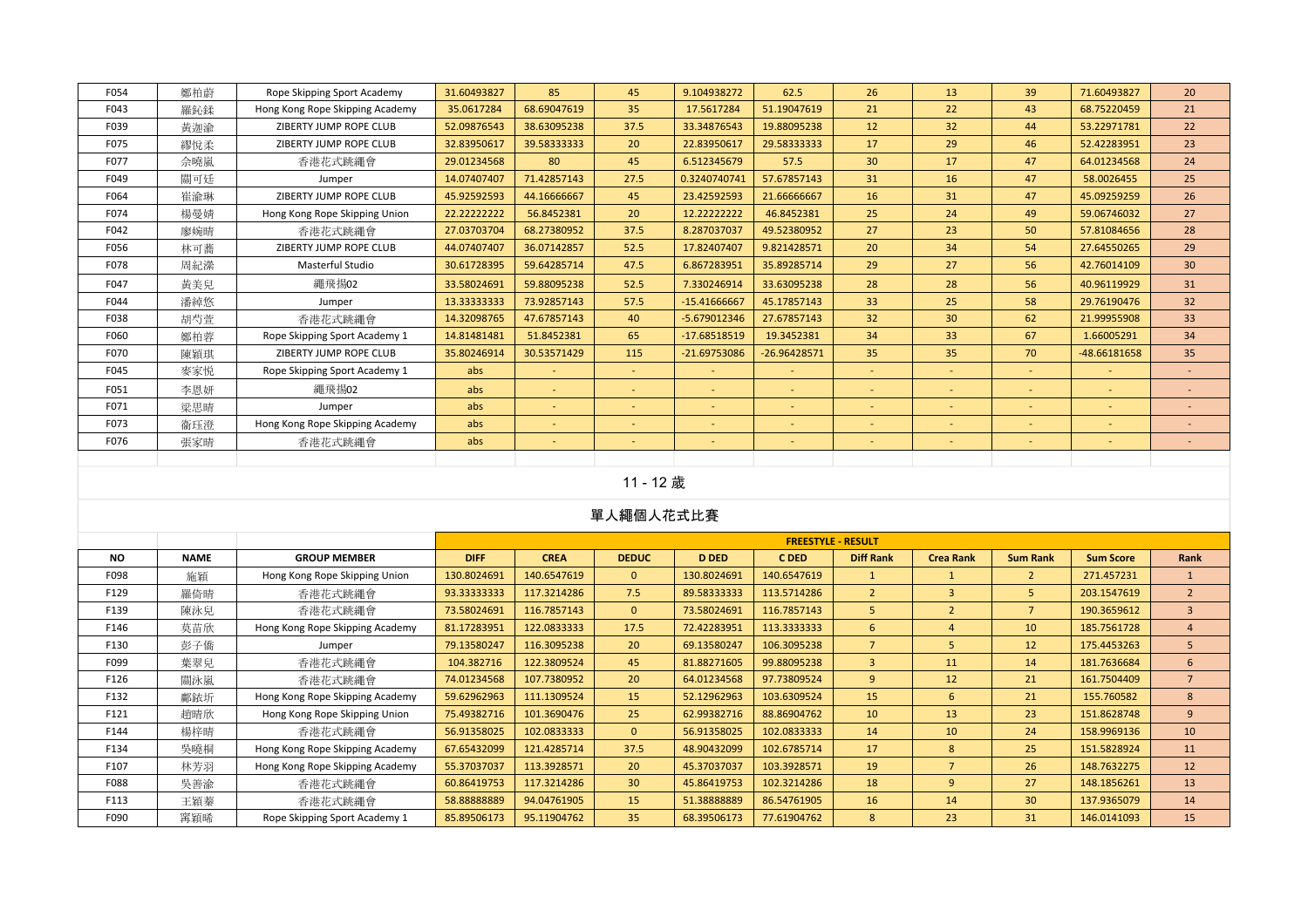| F093 | 蕭叡  | 香港花式跳繩會                         | 69.19753086  | 91.96428571 | 20                       | 59.19753086  | 81.96428571 | 12             | 19             | 31     | 141.1618166    | 16     |
|------|-----|---------------------------------|--------------|-------------|--------------------------|--------------|-------------|----------------|----------------|--------|----------------|--------|
| F124 | 柯芷曦 | Hong Kong Rope Skipping Union   | 77.4691358   | 95.89285714 | 32.5                     | 61.2191358   | 79.64285714 | 11             | 21             | 32     | 140.8619929    | 17     |
| F091 | 黃嘉慧 | Masterful Studio                | 101.5432099  | 93.51190476 | 47.5                     | 77.79320988  | 69.76190476 | $\overline{4}$ | 29             | 33     | 147.5551146    | 18     |
| F125 | 羅詩霖 | 繩飛揚03                           | 72.03703704  | 92.61904762 | 30                       | 57.03703704  | 77.61904762 | 13             | 23             | 36     | 134.6560847    | 19     |
| F116 | 鄧凱澄 | 香港花式跳繩會                         | 55.92592593  | 98.03571429 | 25                       | 43.42592593  | 85.53571429 | 20             | 16             | 36     | 128.9616402    | 20     |
| F137 | 劉采翹 | 香港花式跳繩會                         | 44.69135802  | 91.07142857 | 10                       | 39.69135802  | 86.07142857 | 22             | 15             | 37     | 125.7627866    | 21     |
| F128 | 張焯喬 | 香港花式跳繩會                         | 43.7037037   | 90.23809524 | 10                       | 38.7037037   | 85.23809524 | 23             | 17             | 40     | 123.9417989    | 22     |
| F108 | 胡筠琳 | 香港花式跳繩會                         | 43.58024691  | 91.42857143 | 15                       | 36.08024691  | 83.92857143 | 26             | 18             | 44     | 120.0088183    | 23     |
| F079 | 黎綽文 | 香港花式跳繩會                         | 45.80246914  | 89.46428571 | 20                       | 35.80246914  | 79.46428571 | 28             | 22             | 50     | 115.2667549    | 24     |
| F081 | 杜昕桐 | Hong Kong Rope Skipping Union   | 58.82716049  | 92.91666667 | 42.5                     | 37.57716049  | 71.66666667 | 24             | 27             | 51     | 109.2438272    | 25     |
| F133 | 陳詩韻 | 香港繩飛揚有限公司                       | 59.69135802  | 100.7142857 | 47.5                     | 35.94135802  | 76.96428571 | 27             | 25             | 52     | 112.9056437    | 26     |
| F119 | 鄭思睿 | 香港花式跳繩會                         | 35.55555556  | 93.80952381 | 27.5                     | 21.80555556  | 80.05952381 | 39             | 20             | 59     | 101.8650794    | 27     |
| F138 | 張焯嵐 | 香港花式跳繩會                         | 46.60493827  | 75.11904762 | 20                       | 36.60493827  | 65.11904762 | 25             | 35             | 60     | 101.7239859    | 28     |
| F117 | 林懿  | Rope Skipping Sport Academy 1   | 61.11111111  | 76.78571429 | 40                       | 41.11111111  | 56.78571429 | 21             | 40             | 61     | 97.8968254     | 29     |
| F092 | 李雨錡 | Hong Kong Rope Skipping Union   | 54.87654321  | 93.0952381  | 50                       | 29.87654321  | 68.0952381  | 31             | 32             | 63     | 97.97178131    | 30     |
| F089 | 陳凱琳 | Hong Kong Rope Skipping Academy | 38.27160494  | 84.70238095 | 27.5                     | 24.52160494  | 70.95238095 | 36             | 28             | 64     | 95.47398589    | 31     |
| F084 | 梁安喬 | 香港花式跳繩會                         | 31.111111111 | 82.55952381 | 20                       | 21.11111111  | 72.55952381 | 40             | 26             | 66     | 93.67063492    | 32     |
| F080 | 黃善樺 | Hong Kong Rope Skipping Academy | 45.12345679  | 90.23809524 | 42.5                     | 23.87345679  | 68.98809524 | 37             | 30             | 67     | 92.86155203    | 33     |
| F141 | 楊澤筠 | Hong Kong Rope Skipping Academy | 40.24691358  | 63.80952381 | 12.5                     | 33.99691358  | 57.55952381 | 29             | 38             | 67     | 91.55643739    | 34     |
| F101 | 李芊瀾 | 香港花式跳繩會                         | 34.56790123  | 75.95238095 | 20                       | 24.56790123  | 65.95238095 | 35             | 34             | 69     | 90.52028219    | 36     |
| F109 | 劉栩華 | 繩飛揚02                           | 52.09876543  | 82.91666667 | 47.5                     | 28.34876543  | 59.16666667 | 32             | 36             | 68     | 87.5154321     | 36     |
| F082 | 梁芷晴 | 香港花式跳繩會                         | 30.98765432  | 63.0952381  | 10                       | 25.98765432  | 58.0952381  | 33             | 37             | 70     | 84.08289242    | 37     |
| F131 | 胡卓鑾 | Hong Kong Rope Skipping Academy | 60.61728395  | 86.01190476 | 60                       | 30.61728395  | 56.01190476 | 30             | 41             | 71     | 86.62918871    | 38     |
| F136 | 賴祈頌 | 香港花式跳繩會                         | 38.14814815  | 91.42857143 | 45                       | 15.64814815  | 68.92857143 | 42             | 31             | 73     | 84.57671958    | 39     |
| F096 | 潘可兒 | Jumper                          | 23.58024691  | 81.13095238 | 30                       | 8.580246914  | 66.13095238 | 46             | 33             | 79     | 74.71119929    | 40     |
| F115 | 駱卓勵 | 香港花式跳繩會                         | 48.27160494  | 78.98809524 | 52.5                     | 22.02160494  | 52.73809524 | 38             | 45             | 83     | 74.75970018    | 41     |
| F112 | 廖可妍 | ZIBERTY JUMP ROPE CLUB          | 64.9691358   | 82.08333333 | 80                       | 24.9691358   | 42.08333333 | 34             | 49             | 83     | 67.05246914    | 42     |
| F111 | 胡芍蕎 | 香港花式跳繩會                         | 30.92592593  | 72.5        | 35                       | 13.42592593  | 55          | 45             | 43             | 88     | 68.42592593    | 43     |
| F120 | 董卓華 | Jumper                          | 18.02469136  | 72.55952381 | 30                       | 3.024691358  | 57.55952381 | 50             | 38             | 88     | 60.58421517    | 44     |
| F102 | 嚴詠瑤 | 繩飛揚02                           | 43.7037037   | 79.52380952 | 57.5                     | 14.9537037   | 50.77380952 | 43             | 46             | 89     | 65.72751323    | 45     |
| F143 | 黃依穎 | Hong Kong Rope Skipping Academy | 31.2345679   | 81.60714286 | 52.5                     | 4.984567901  | 55.35714286 | 48             | 42             | 90     | 60.34171076    | 46     |
| F097 | 孔若谷 | 香港花式跳繩會                         | 38.39506173  | 67.61904762 | 47.5                     | 14.64506173  | 43.86904762 | 44             | 48             | 92     | 58.51410935    | 47     |
| F140 | 呂頌雯 | 香港繩飛揚有限公司                       | 52.71604938  | 59.88095238 | 67.5                     | 18.96604938  | 26.13095238 | 41             | 51             | 92     | 45.09700176    | 48     |
| F087 | 陳嘉嵐 | 香港花式跳繩會                         | 26.54320988  | 67.55952381 | 37.5                     | 7.793209877  | 48.80952381 | 47             | 47             | 94     | 56.60273369    | 49     |
| F110 | 蔡諾禧 | 香港花式跳繩會                         | 29.38271605  | 81.72619048 | 57.5                     | 0.6327160494 | 52.97619048 | 51             | 44             | 95     | 53.60890653    | 50     |
| F083 | 葉子盈 | <b>FEVER JUMPROPE</b>           | 43.20987654  | 73.63095238 | 80                       | 3.209876543  | 33.63095238 | 49             | 50             | 99     | 36.84082892    | 51     |
| F085 | 陳緻霖 | 繩飛揚03                           | 18.02469136  | 48.57142857 | 57.5                     | -10.72530864 | 19.82142857 | 52             | 53             | 105    | 9.096119929    | 52     |
| F123 | 嚴寀僑 | Jumper                          | 16.54320988  | 54.16666667 | 65                       | -15.95679012 | 21.66666667 | 54             | 52             | 106    | 5.709876543    | 53     |
| F122 | 龍康平 | 香港花式跳繩會                         | 24.81481481  | 54.46428571 | 72.5                     | -11.43518519 | 18.21428571 | 53             | 54             | 107    | 6.779100529    | 54     |
| F086 | 黃斯詩 | Rope Skipping Sport Academy 1   | abs          | $\sim$      | $\omega$                 | $\sim$       | ÷.          | $\sim$         | $\blacksquare$ | $\sim$ | $\blacksquare$ | $\sim$ |
| F094 | 何婉晴 | 循理會美林小學                         | abs          |             | $\overline{\phantom{a}}$ |              |             |                |                |        |                |        |
| F095 | 謝恩  | 香港花式跳繩會                         | abs          |             |                          |              |             |                |                |        |                |        |
| F100 | 林樂瑤 | 循理會美林小學                         | abs          |             |                          |              |             |                |                |        |                |        |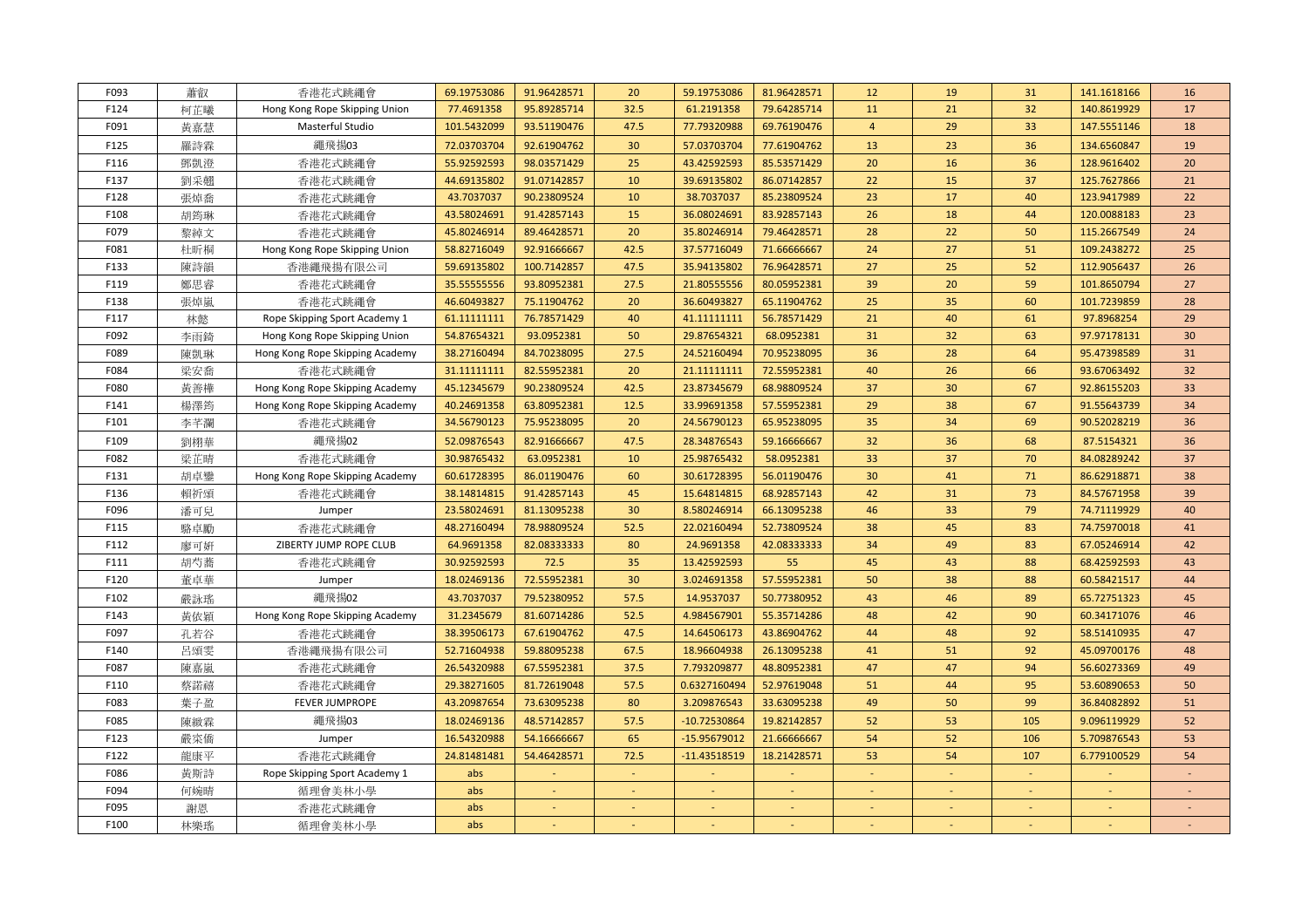| F103      | 林嘉慧                                                                                                                                                                                                                                                                                                                                                                                                                                                                                                                                                                                                                                                                                                                                                                                                      | 繩飛揚02                           | abs         | $\blacksquare$ | $\sim$          | $\sim$       | $\sim$      | $\sim$           | $\sim$           | $\sim$          | $\blacksquare$   | $\sim$          |  |  |  |
|-----------|----------------------------------------------------------------------------------------------------------------------------------------------------------------------------------------------------------------------------------------------------------------------------------------------------------------------------------------------------------------------------------------------------------------------------------------------------------------------------------------------------------------------------------------------------------------------------------------------------------------------------------------------------------------------------------------------------------------------------------------------------------------------------------------------------------|---------------------------------|-------------|----------------|-----------------|--------------|-------------|------------------|------------------|-----------------|------------------|-----------------|--|--|--|
| F104      | 陳梓澄                                                                                                                                                                                                                                                                                                                                                                                                                                                                                                                                                                                                                                                                                                                                                                                                      | 繩飛揚02                           | abs         |                |                 |              |             |                  |                  |                 |                  |                 |  |  |  |
| F105      | 葉穎恩                                                                                                                                                                                                                                                                                                                                                                                                                                                                                                                                                                                                                                                                                                                                                                                                      | 香港花式跳繩會                         | abs         |                |                 |              |             |                  |                  |                 |                  |                 |  |  |  |
| F114      | 劉穎心                                                                                                                                                                                                                                                                                                                                                                                                                                                                                                                                                                                                                                                                                                                                                                                                      | 香港繩飛揚有限公司                       | abs         | ÷.             |                 |              |             |                  |                  |                 |                  | ÷.              |  |  |  |
| F118      | 林靜詩                                                                                                                                                                                                                                                                                                                                                                                                                                                                                                                                                                                                                                                                                                                                                                                                      | 香港花式跳繩會                         | abs         | $\sim$         | $\sim$          | $\sim$       | $\sim$      | $\sim$           | $\sim$           | $\sim$          | $\sim$           | $\sim$          |  |  |  |
| F127      | 何芍嵐                                                                                                                                                                                                                                                                                                                                                                                                                                                                                                                                                                                                                                                                                                                                                                                                      | 循理會美林小學                         | abs         |                |                 | $\sim$       | ÷           |                  |                  |                 | $\blacksquare$   |                 |  |  |  |
| F135      | 楊凱珊                                                                                                                                                                                                                                                                                                                                                                                                                                                                                                                                                                                                                                                                                                                                                                                                      | 繩飛揚02                           | abs         | $\sim$         |                 |              |             |                  |                  |                 | $\sim$           | $\sim$          |  |  |  |
| F142      | 陸盼伊                                                                                                                                                                                                                                                                                                                                                                                                                                                                                                                                                                                                                                                                                                                                                                                                      | 循理會美林小學                         | abs         |                |                 |              |             |                  |                  |                 |                  |                 |  |  |  |
| F145      | 蔡敏妮                                                                                                                                                                                                                                                                                                                                                                                                                                                                                                                                                                                                                                                                                                                                                                                                      | 繩飛揚02                           | abs         | ÷,             | ÷.              |              |             | $\sim$           |                  | $\omega$        | ä,               | ÷.              |  |  |  |
|           |                                                                                                                                                                                                                                                                                                                                                                                                                                                                                                                                                                                                                                                                                                                                                                                                          |                                 |             |                |                 |              |             |                  |                  |                 |                  |                 |  |  |  |
|           |                                                                                                                                                                                                                                                                                                                                                                                                                                                                                                                                                                                                                                                                                                                                                                                                          |                                 |             |                | 13 - 14 歲       |              |             |                  |                  |                 |                  |                 |  |  |  |
|           |                                                                                                                                                                                                                                                                                                                                                                                                                                                                                                                                                                                                                                                                                                                                                                                                          |                                 |             |                | 單人繩個人花式比賽       |              |             |                  |                  |                 |                  |                 |  |  |  |
|           |                                                                                                                                                                                                                                                                                                                                                                                                                                                                                                                                                                                                                                                                                                                                                                                                          |                                 |             |                |                 |              |             |                  |                  |                 |                  |                 |  |  |  |
| <b>NO</b> | <b>NAME</b>                                                                                                                                                                                                                                                                                                                                                                                                                                                                                                                                                                                                                                                                                                                                                                                              | <b>GROUP MEMBER</b>             | <b>DIFF</b> | <b>CREA</b>    | <b>DEDUC</b>    | <b>D DED</b> | <b>CDED</b> | <b>Diff Rank</b> | <b>Crea Rank</b> | <b>Sum Rank</b> | <b>Sum Score</b> | Rank            |  |  |  |
| F158      | <b>FREESTYLE - RESULT</b><br>梁恩浠<br>Hong Kong Rope Skipping Union<br>129.3209877<br>136.4285714<br>12.5<br>123.0709877<br>130.1785714<br>$\mathbf{1}$<br>$2^{\circ}$<br>253.2495591<br>$\mathbf{1}$<br>$\mathbf{1}$<br>$\overline{2}$<br>132.9761905<br>10<br>101.9753086<br>127.9761905<br>$\overline{2}$<br>$\overline{4}$<br>$\overline{2}$<br>F152<br>陳映而<br>Rope Skipping Sport Academy<br>106.9753086<br>229.9514991<br>109.6296296<br>136.0119048<br>20<br>99.62962963<br>126.0119048<br>$\mathbf{3}$<br>F161<br>章樂妍<br>Hong Kong Rope Skipping Union<br>$\overline{3}$<br>6<br>225.6415344<br>$\mathbf{3}$<br>37.5<br>$\overline{4}$<br>$8\phantom{1}$<br>$\overline{4}$<br>F153<br>92.28395062<br>127.9761905<br>73.53395062<br>109.2261905<br>$\overline{4}$<br>182.7601411<br>蔡偲慧<br>香港花式跳繩學社 |                                 |             |                |                 |              |             |                  |                  |                 |                  |                 |  |  |  |
|           |                                                                                                                                                                                                                                                                                                                                                                                                                                                                                                                                                                                                                                                                                                                                                                                                          |                                 |             |                |                 |              |             |                  |                  |                 |                  |                 |  |  |  |
|           | 75<br>5 <sup>5</sup><br>F149<br>楊雅汶<br>121.25<br>35<br>57.5<br>103.75<br>5<br>10<br>161.25<br>5<br>Hong Kong Rope Skipping Union                                                                                                                                                                                                                                                                                                                                                                                                                                                                                                                                                                                                                                                                         |                                 |             |                |                 |              |             |                  |                  |                 |                  |                 |  |  |  |
|           |                                                                                                                                                                                                                                                                                                                                                                                                                                                                                                                                                                                                                                                                                                                                                                                                          |                                 |             |                |                 |              |             |                  |                  |                 |                  |                 |  |  |  |
|           |                                                                                                                                                                                                                                                                                                                                                                                                                                                                                                                                                                                                                                                                                                                                                                                                          |                                 |             |                |                 |              |             |                  |                  |                 |                  |                 |  |  |  |
| F165      | 單焯瑤                                                                                                                                                                                                                                                                                                                                                                                                                                                                                                                                                                                                                                                                                                                                                                                                      | 香港花式跳繩會                         | 59.38271605 | 106.3095238    | 20              | 49.38271605  | 96.30952381 | $\overline{7}$   | $\overline{7}$   | 14              | 145.6922399      | 6               |  |  |  |
| F154      | 鄭芯悅                                                                                                                                                                                                                                                                                                                                                                                                                                                                                                                                                                                                                                                                                                                                                                                                      | 香港花式跳繩會                         | 56.91358025 | 108.0952381    | 20              | 46.91358025  | 98.0952381  | 10               | 6                | 16              | 145.0088183      | $7\overline{ }$ |  |  |  |
| F167      | 繩飛揚03<br>84.10714286<br>35<br>66.60714286<br>10<br>$8\phantom{1}$<br>丁彤<br>72.96296296<br>55.46296296<br>6<br>16<br>122.0701058<br>62.5<br>71.9047619<br>8<br>9<br>F163<br>謝鈞渝<br>香港花式跳繩會<br>78.14814815<br>103.1547619<br>46.89814815<br>11<br>19<br>118.8029101<br>25<br>49.35185185<br>66.54761905<br>8<br>11<br>19<br>F150<br>Rope Skipping Sport Academy 1<br>61.85185185<br>79.04761905<br>115.8994709<br>10<br>張文淇                                                                                                                                                                                                                                                                                                                                                                                |                                 |             |                |                 |              |             |                  |                  |                 |                  |                 |  |  |  |
|           |                                                                                                                                                                                                                                                                                                                                                                                                                                                                                                                                                                                                                                                                                                                                                                                                          |                                 |             |                |                 |              |             |                  |                  |                 |                  |                 |  |  |  |
|           |                                                                                                                                                                                                                                                                                                                                                                                                                                                                                                                                                                                                                                                                                                                                                                                                          |                                 |             |                |                 |              |             |                  |                  |                 |                  |                 |  |  |  |
| F164      | 杜朗延                                                                                                                                                                                                                                                                                                                                                                                                                                                                                                                                                                                                                                                                                                                                                                                                      | Hong Kong Rope Skipping Union   | 78.20987654 | 95.53571429    | 60              | 48.20987654  | 65.53571429 | 9                | 12               | 21              | 113.7455908      | 11              |  |  |  |
| F155      | 范睎晴                                                                                                                                                                                                                                                                                                                                                                                                                                                                                                                                                                                                                                                                                                                                                                                                      | Rope Skipping Sport Academy 1   | 52.71604938 | 85.23809524    | 35              | 35.21604938  | 67.73809524 | 13               | 9                | 22              | 102.9541446      | 12              |  |  |  |
| F156      | 劉利恩                                                                                                                                                                                                                                                                                                                                                                                                                                                                                                                                                                                                                                                                                                                                                                                                      | 繩飛揚02                           | 66.72839506 | 98.03571429    | 80              | 26.72839506  | 58.03571429 | 15               | 13               | 28              | 84.76410935      | 13              |  |  |  |
| F168      | 庾詠彤                                                                                                                                                                                                                                                                                                                                                                                                                                                                                                                                                                                                                                                                                                                                                                                                      | Hong Kong Rope Skipping Academy | 52.28395062 | 57.5           | 30 <sup>°</sup> | 37.28395062  | 42.5        | 12               | 16               | 28              | 79.78395062      | 14              |  |  |  |
| F147      | 吳逸桐                                                                                                                                                                                                                                                                                                                                                                                                                                                                                                                                                                                                                                                                                                                                                                                                      | Indivdual                       | 54.56790123 | 72.73809524    | 47.5            | 30.81790123  | 48.98809524 | 14               | 15               | 29              | 79.80599647      | 15              |  |  |  |
| F151      | 鄭恩敏                                                                                                                                                                                                                                                                                                                                                                                                                                                                                                                                                                                                                                                                                                                                                                                                      | Masterful Studio                | 41.72839506 | 88.27380952    | 75              | 4.228395062  | 50.77380952 | 18               | 14               | 32              | 55.00220459      | 16              |  |  |  |
| F148      | 陳穎                                                                                                                                                                                                                                                                                                                                                                                                                                                                                                                                                                                                                                                                                                                                                                                                       | Rope Skipping Sport Academy     | 74.75308642 | 96.42857143    | 112.5           | 18.50308642  | 40.17857143 | 16               | 17               | 33              | 58.68165785      | 17              |  |  |  |
| F157      | 陳凱婧                                                                                                                                                                                                                                                                                                                                                                                                                                                                                                                                                                                                                                                                                                                                                                                                      | Indivdual                       | 31.85185185 | 54.3452381     | 47.5            | 8.101851852  | 30.5952381  | 17               | 18               | 35              | 38.69708995      | 18              |  |  |  |
| F166      | 馮晞桐                                                                                                                                                                                                                                                                                                                                                                                                                                                                                                                                                                                                                                                                                                                                                                                                      | Jumper                          | 20.24691358 | 57.79761905    | 67.5            | -13.50308642 | 24.04761905 | 19               | 19               | 38              | 10.54453263      | 19              |  |  |  |
| F159      | 關文晴                                                                                                                                                                                                                                                                                                                                                                                                                                                                                                                                                                                                                                                                                                                                                                                                      | Hong Kong Rope Skipping Academy | abs         | $\sim$         | $\sim$          |              | $\sim$      |                  | ٠                | $\sim$          | $\sim$           | ÷.              |  |  |  |
| F160      | 溫婉善                                                                                                                                                                                                                                                                                                                                                                                                                                                                                                                                                                                                                                                                                                                                                                                                      | 繩飛揚02                           | abs         |                |                 |              |             |                  |                  |                 |                  |                 |  |  |  |
| F162      | 郭恩錡                                                                                                                                                                                                                                                                                                                                                                                                                                                                                                                                                                                                                                                                                                                                                                                                      | 繩飛揚02                           | abs         |                |                 |              |             |                  |                  |                 |                  |                 |  |  |  |
|           |                                                                                                                                                                                                                                                                                                                                                                                                                                                                                                                                                                                                                                                                                                                                                                                                          |                                 |             |                |                 |              |             |                  |                  |                 |                  |                 |  |  |  |
|           |                                                                                                                                                                                                                                                                                                                                                                                                                                                                                                                                                                                                                                                                                                                                                                                                          |                                 |             |                | 15-17 歲         |              |             |                  |                  |                 |                  |                 |  |  |  |
|           |                                                                                                                                                                                                                                                                                                                                                                                                                                                                                                                                                                                                                                                                                                                                                                                                          |                                 |             |                | 單人繩個人花式比賽       |              |             |                  |                  |                 |                  |                 |  |  |  |
|           |                                                                                                                                                                                                                                                                                                                                                                                                                                                                                                                                                                                                                                                                                                                                                                                                          |                                 |             |                |                 |              |             |                  |                  |                 |                  |                 |  |  |  |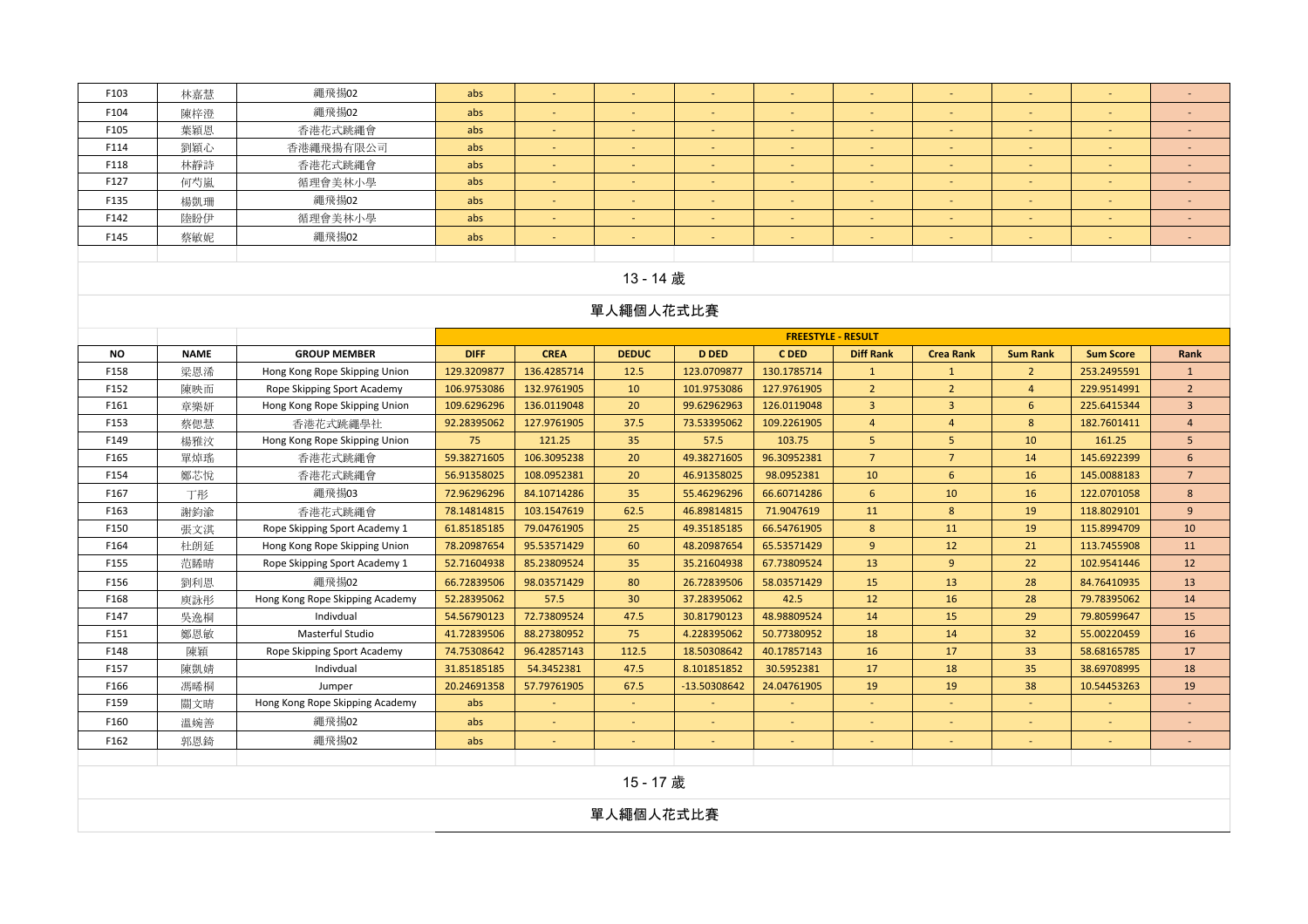|           |             |                               |             |             |                 |                          | <b>FREESTYLE - RESULT</b> |                          |                  |                          |                  |                |
|-----------|-------------|-------------------------------|-------------|-------------|-----------------|--------------------------|---------------------------|--------------------------|------------------|--------------------------|------------------|----------------|
| <b>NO</b> | <b>NAME</b> | <b>GROUP MEMBER</b>           | <b>DIFF</b> | <b>CREA</b> | <b>DEDUC</b>    | <b>D DED</b>             | C DED                     | <b>Diff Rank</b>         | <b>Crea Rank</b> | <b>Sum Rank</b>          | <b>Sum Score</b> | Rank           |
| F178      | 馮浠桐         | Hong Kong Rope Skipping Union | 127.037037  | 134.7619048 | 30 <sup>°</sup> | 112.037037               | 119.7619048               |                          |                  | $2^{\circ}$              | 231.7989418      |                |
| F179      | 曾鈺婷         | 香港花式跳繩會                       | 93.45679012 | 130.8928571 | 50              | 68.45679012              | 105.8928571               | $\overline{3}$           | $\overline{2}$   | 5.                       | 174.3496473      | $\overline{2}$ |
| F175      | 林曉彤         | ZIBERTY JUMP ROPE CLUB        | 116.0493827 | 106.4880952 | 37.5            | 97.29938272              | 87.73809524               | $\overline{2}$           | $\overline{4}$   | 6                        | 185.037478       | $\overline{3}$ |
| F171      | 尹恩琦         | 伊利沙伯中學舊生會中學                   | 86.01851852 | 128.5714286 | 50              | 61.01851852              | 103.5714286               | 4                        | $\overline{3}$   | $\overline{7}$           | 164.5899471      | $\overline{4}$ |
| F176      | 林穎欣         | 香港花式跳繩會                       | 79.04320988 | 107.1428571 | 42.5            | 57.79320988              | 85.89285714               | 5                        | 5                | 10                       | 143.686067       | 5              |
| F172      | 紀若形         | Rope Skipping Sport Academy 1 | 68.20987654 | 100         | 40              | 48.20987654              | 80                        | 6                        | 6                | 12                       | 128.2098765      | 6              |
| F180      | 林藯津         | 香港花式跳繩會                       | 57.03703704 | 101.3095238 | 45              | 34.53703704              | 78.80952381               | 8                        | $\overline{7}$   | 15                       | 113.3465608      | $\overline{7}$ |
| F174      | 李宛君         | 香港花式跳繩會                       | 61.60493827 | 68.63095238 | 30 <sup>°</sup> | 46.60493827              | 53.63095238               | $\overline{7}$           | -9               | 16                       | 100.2358907      | 8              |
| F173      | 李慧慈         | Jumper                        | 22.59259259 | 78.98809524 | 40              | 2.592592593              | 58.98809524               | 9                        | 8                | 17                       | 61.58068783      | 9              |
| F170      | 陳綽瑤         | Jumper                        | 25.30864198 | 68.27380952 | 60              | $-4.691358025$           | 38.27380952               | 10                       | 10               | 20                       | 33.5824515       | 10             |
| F169      | 吳鎧淇         | Jumper                        | 17.16049383 | 57.26190476 | 52.5            | $-9.089506173$           | 31.01190476               | 12                       | 11               | 23                       | 21.92239859      | 11             |
| F183      | 楊欣嵐         | 繩飛揚03                         | 47.71604938 | 63.75       | 110             | $-7.283950617$           | 8.75                      | 11                       | 12               | 23                       | 1.466049383      | 12             |
| F177      | 池詠琳         | <b>JUMP TO INFINITY</b>       | abs         | <b>м.</b>   | $\sim$          | $\sim$                   | $\sim$                    | $\sim$                   | $\sim$           | $\overline{\phantom{a}}$ | $\sim$           | $\sim$         |
| F182      | 周紹萱         | Masterful Studio              | abs         | $\sim$      |                 | $\overline{\phantom{a}}$ | $\overline{\phantom{a}}$  | $\overline{\phantom{0}}$ | $\sim$           | $\overline{\phantom{a}}$ | $\qquad \qquad$  |                |
|           |             |                               |             |             |                 |                          |                           |                          |                  |                          |                  |                |

## 18 - 20 歲

#### 單人繩個人花式比賽

|      |             |                                 |             |             |                          |              |             | <b>FREESTYLE - RESULT</b> |                  |                 |                  |      |
|------|-------------|---------------------------------|-------------|-------------|--------------------------|--------------|-------------|---------------------------|------------------|-----------------|------------------|------|
| NO.  | <b>NAME</b> | <b>GROUP MEMBER</b>             | <b>DIFF</b> | <b>CREA</b> | <b>DEDUC</b>             | <b>D DED</b> | C DED       | <b>Diff Rank</b>          | <b>Crea Rank</b> | <b>Sum Rank</b> | <b>Sum Score</b> | Rank |
| F190 | 劉灝程         | Masterful Studio                | 108.4567901 | 146.7261905 | 10 <sup>°</sup>          | 103.4567901  | 141.7261905 |                           |                  | ∠               | 245.1829806      |      |
| F184 | 鄭嘉慧         | <b>JUMP TO INFINITY</b>         | 81.41975309 | 133.9285714 | 30 <sup>°</sup>          | 66.41975309  | 118.9285714 |                           |                  |                 | 185.3483245      |      |
| F192 | 李文瑛         | Rope Skipping Sport Academy     | 95.80246914 | 129.8809524 | 50                       | 70.80246914  | 104.8809524 |                           |                  |                 | 175.6834215      |      |
| F188 | 林璪美         | Hong Kong Rope Skipping Union   | 88.45679012 | 128.3928571 | 67.5                     | 54.70679012  | 94.64285714 |                           |                  |                 | 149.3496473      |      |
| F191 | 張麗珠         | <b>JUMP TO INFINITY</b>         | 73.39506173 | 102.4404762 | 30 <sup>°</sup>          | 58.39506173  | 87.44047619 |                           |                  |                 | 145.8355379      |      |
| F186 | 簡詠霖         | <b>JUMP TO INFINITY</b>         | 75.61728395 | 85          | 62.5                     | 44.36728395  | 53.75       |                           |                  | 14              | 98.11728395      | 6    |
| F185 | 張藝禧         | Hong Kong Rope Skipping Academy | 48.88888889 | 102.7380952 | 60                       | 18.88888889  | 72.73809524 | 8                         |                  | 14              | 91.62698413      |      |
| F187 | 許敬宜         | Rope Skipping Sport Academy 1   | 57.59259259 | 82.67857143 | 50                       | 32.59259259  | 57.67857143 |                           |                  | 14              | 90.27116402      | 8    |
| F189 | 伍曼儀         | Hong Kong Rope Skipping Academy | abs         |             | $\overline{\phantom{a}}$ |              | -           |                           |                  |                 |                  |      |
|      |             |                                 |             |             |                          |              |             |                           |                  |                 |                  |      |

#### 21 - 23 歲

|           |             |                     |             |             |                 |              | <b>FREESTYLE - RESULT</b> |                  |                  |                 |                  |      |
|-----------|-------------|---------------------|-------------|-------------|-----------------|--------------|---------------------------|------------------|------------------|-----------------|------------------|------|
| <b>NO</b> | <b>NAME</b> | <b>GROUP MEMBER</b> | <b>DIFF</b> | <b>CREA</b> | <b>DEDUC</b>    | <b>D DED</b> | C DED                     | <b>Diff Rank</b> | <b>Crea Rank</b> | <b>Sum Rank</b> | <b>Sum Score</b> | Rank |
| F195      | 蔡穎琦         | 香港花式跳繩會             | 72.03703704 | 100.1785714 | 30 <sup>°</sup> | 57.03703704  | 85.17857143               |                  |                  |                 | 142.2156085      |      |
| F193      | 陳嘉頴         | JUMP TO INFINITY    | 82.5308642  | 85.35714286 | 37.5            | 63.7808642   | 66.60714286               |                  |                  |                 | 130.3880071      |      |
| F194      | 陳淑敏         | JUMP TO INFINITY    | abs         |             | $\sim$          |              | -                         |                  | . .              |                 |                  |      |
|           |             |                     |             |             |                 |              |                           |                  |                  |                 |                  |      |
|           |             |                     |             |             |                 |              |                           |                  |                  |                 |                  |      |